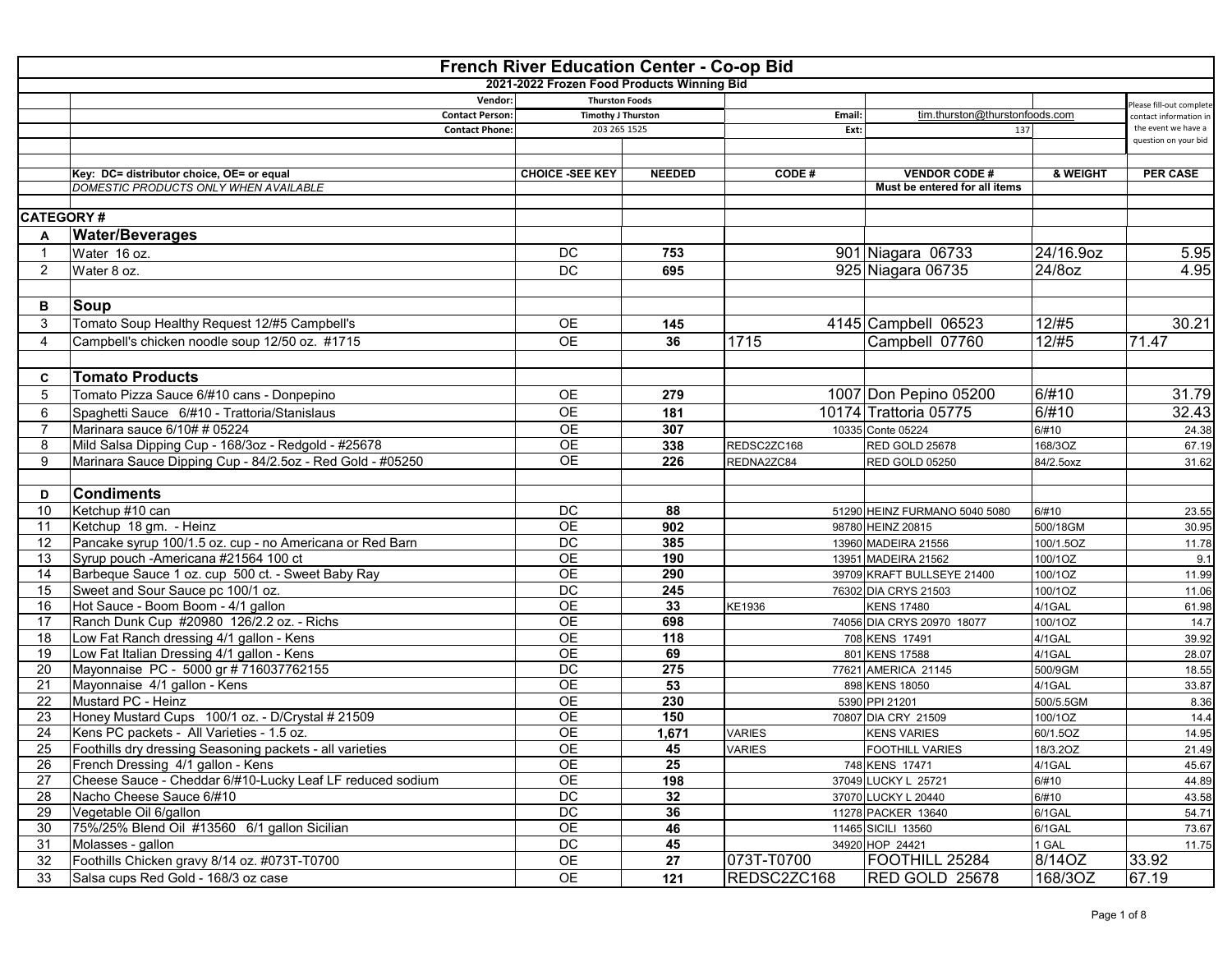|      | Key: DC= distributor choice, OE= or equal                               | <b>CHOICE -SEE KEY</b> | <b>NEEDED</b>   | CODE#         | <b>VENDOR CODE#</b>           | & WEIGHT   | <b>PER CASE</b> |
|------|-------------------------------------------------------------------------|------------------------|-----------------|---------------|-------------------------------|------------|-----------------|
|      | <b>DOMESTIC PRODUCTS ONLY WHEN AVAILABLE</b>                            |                        |                 |               | Must be entered for all items |            |                 |
|      |                                                                         |                        |                 |               |                               |            |                 |
| 34   | Hummas - Classsic PC - Cedars - 48/2.5oz - #29022                       | <b>OE</b>              | 256             | 35020         | <b>CEDAR 29022</b>            | 48/2.5OZ   | 19.58           |
| 35   | Dill Pickle - Hamburger - Sliced - 6/#10 - Heinz - #19045               | <b>OE</b>              | 76              | 6576          | <b>HEINZ 19045</b>            | 6/#10      | 46.2            |
|      |                                                                         |                        |                 |               |                               |            |                 |
| Е    | Vegetables - All Frozen Vegetables Minimum US No. 2 Grade               |                        |                 |               |                               |            |                 |
| 36   | Corn 20# bulk                                                           | DC                     | 41              |               | 70085 CHILL 31665             | 20LB       | 19.45           |
| 37   | Broccoli Florets - US Grade 1 - 20# bulk                                | <b>DC</b>              | 87              |               | 153700 CORNER 31819 31150     | 12/2LB     | 28.95           |
| 38   | Potatoes - instant - Simplot/bags - Idahoan                             | <b>OE</b>              | 124             |               | 313 IDAHOAN 04185             | 12/26OZ    | 46.05           |
| 2545 | Relish PC .9 gr/200 ct                                                  | $\overline{DC}$        | 51              |               | 39520 PPI 21381               | 200/9GM    | 9.38            |
| 40   | Black Olives 6/#10 sliced - American Grown                              | $\overline{DC}$        | 48              | AA002545      | <b>LINDSY 18790</b>           | 6/#10      | 58.7            |
| 41   | Pickles Dill Chip 5 gal                                                 | DC                     | 25              | <b>REG011</b> | <b>REGAL 19060</b>            | 1/5GAL     | 22.6            |
| 42   | Banana pepper pickle - sliced - 4/1 gallon                              | DC                     | 27              |               | 654 COSMOS 18990              | 4/1GAL     | 25.82           |
| 43   | Kidney beans, domestic 6/ #10 cans                                      | $\overline{DC}$        | 112             |               | 107949 SUNS 02880             | 6/#10      | 25.99           |
| 44   | B&M Baked Beans 6/#10 #33049                                            | <b>OE</b>              | 264             |               | 33049 B AND M 02720           | 6/#10      | 48.77           |
| 45   | Chili Beans with beef - Highland 6/#10 cans                             | $\overline{OE}$        | 50              | HLM35         | HIGHLAND 19560                | 6/#10      | 64.01           |
| 46   | Instant Refried Beans 28 oz./ 6 bags                                    | $\overline{DC}$        | 60              |               | 10166 SANYIAGO 20345          | 6/28.1     | 37.07           |
| 47   | Plantains - frozen sliced bulk - 10/30#                                 | DC                     | $\overline{31}$ |               | 470615 COMIDA 25132           | 4/6LB      | 51.6            |
| 48   | Carrots - any brand - 24-30# cases                                      | $\overline{DC}$        | 34              |               | 93088 CHILL 42315             | 24LB       | 22.36           |
| 49   | Mixed - any brand - 24-30# cases                                        | DC                     | 34              |               | 70006 CHILL 31680             | 12/2LB     | 29.41           |
| 50   | Corn on the Cob - Mini - 96/3" - Regal - #31620                         | $\overline{OE}$        | 32              |               | 155400 CHILL 31620/31621      | 96         | 19.9            |
| 51   | Mini Peeled Carrots - 100/2.6oz - Carr USA - #72800                     | $\overline{OE}$        | 372             | <b>USA</b>    | <b>USA 72800</b>              | 100/2.6OZ  | 28.85           |
| 52   | Tasty Brand Onion rings #99678 - 178/2.69 oz                            | $\overline{OE}$        | 55              |               | 33504 TASTU 99678             | 178/2.69OZ | 63.08           |
| 53   | Hummus 48/2.5 oz - all flavors                                          | DC                     | 133             | 35020 VARIES  | CEDAR 29022 VARIES            | 48/2.5OZ   | 19.58           |
|      |                                                                         |                        |                 |               |                               |            |                 |
| F.   | <b>Spices</b>                                                           |                        |                 |               |                               |            |                 |
| 54   | Granulated Garlic 21 oz.                                                | <b>DC</b>              | 73              |               | 3551 HM27294                  | 25OZ       | 8.84            |
| 55   | Garlic Spray (Butter Buds Buttermist) - 14 oz., 6/cs                    | <b>OE</b>              | 56              |               | 56217 BUT BUD 13714           | 6/17OZ     | 22.83           |
| 56   | Dehydrated onion 3#                                                     | $\overline{DC}$        | 48              |               | 73533 NIFDA 03781             | 1/3LB      | 11.43           |
| 57   | Chili Powder - any brand - approx 5 oz                                  | DC                     | 42              |               | 3542 HM 27167                 | 16OZ       | 4.61            |
| 58   | Oregano - any brand - approx 5 oz                                       | $\overline{DC}$        | 54              |               | 3456 HM 27272                 | 5OZ        | 4.48            |
| 59   | Basil - any brand - approx 5 oz                                         | $\overline{DC}$        | 54              |               | 6594 HM 27250                 | 5OZ        | 2.07            |
| 60   | Parsley - any brand - approx 5 oz                                       | DC                     | 44              |               | 3391 HM 27201                 | 10OZ       | 13.44           |
| 61   | Cinnamon - any brand - approx 5 oz                                      | <b>DC</b>              | 39              |               | 3547 HM 27173                 | 16OZ       | 5.73            |
| 62   | Cumin - any brand - approx 5 oz                                         | DC                     | 40              |               | 3605 HM 27158                 | 16 OZ      | 5.2             |
| 63   | Onion Powder - 1/20oz - Highland Market Premier - #27299                | <b>OE</b>              | 63              |               | 3558 HM 27287                 | 20OZ       | 5.98            |
|      | Pepper - Black Ground Coarse Grind - 1/16oz - Highland Market Premier - | OE                     | 50              |               |                               |            |                 |
| 64   | #27105                                                                  |                        |                 |               | 3305 HM 27105                 | 16OZ       | 6.99            |
| 65   | Spice - Chili Powder - 1/16oz - Highland Market Premier - #27137        | OE                     | 25              |               | 3542 HM 27167                 | 16OZ       | 4.61            |
|      |                                                                         |                        |                 |               |                               |            |                 |
| G    | <b>Bakery</b>                                                           |                        |                 |               |                               |            |                 |
| 66   | Granulated Sugar 50#                                                    | DC                     | 45              |               | 403305 DOMINO 12440           | 1/50LB     | 30.65           |
|      |                                                                         |                        |                 |               |                               |            |                 |
| н    | Poultry                                                                 |                        |                 |               |                               |            |                 |
| 67   | Chicken Patty - Tyson #10703040928 148/3.5 oz.                          | $\overline{OE}$        | 271             |               | 70304 TYSON 35560             | 148/3.54   | 58.8            |
|      | Buffalo Chicken Patties - Tyson Hot & Spicy 3.49 oz. - man code         | OE                     | 70              |               |                               |            |                 |
| 68   | 10703140928                                                             |                        |                 |               | 70314 TYSON 35570             | 148/3.53   | 79.17           |
|      | Whole grain breaded Chicken Pattie - Advance Pierre -3 oz. - man code   | OE                     | 52              |               |                               |            |                 |
| 69   | 24530-0                                                                 |                        |                 |               | 5809 tyson 36148              | 52/3.1oz   | 20.45           |
| 70   | Goldkist chicken Homestyle WG chicken nuggets #6116 -30#/case           | OE                     | 243             |               | 6116 GOLDKIDT 36105           | 1/30LB     | 92.24           |
| 71   | WG Chicken Nuggets #54487 Rich Chicks 20#                               | OE                     | 50              |               | 54487 RICH CHICK 36018        | 4/5LB      | 66.5            |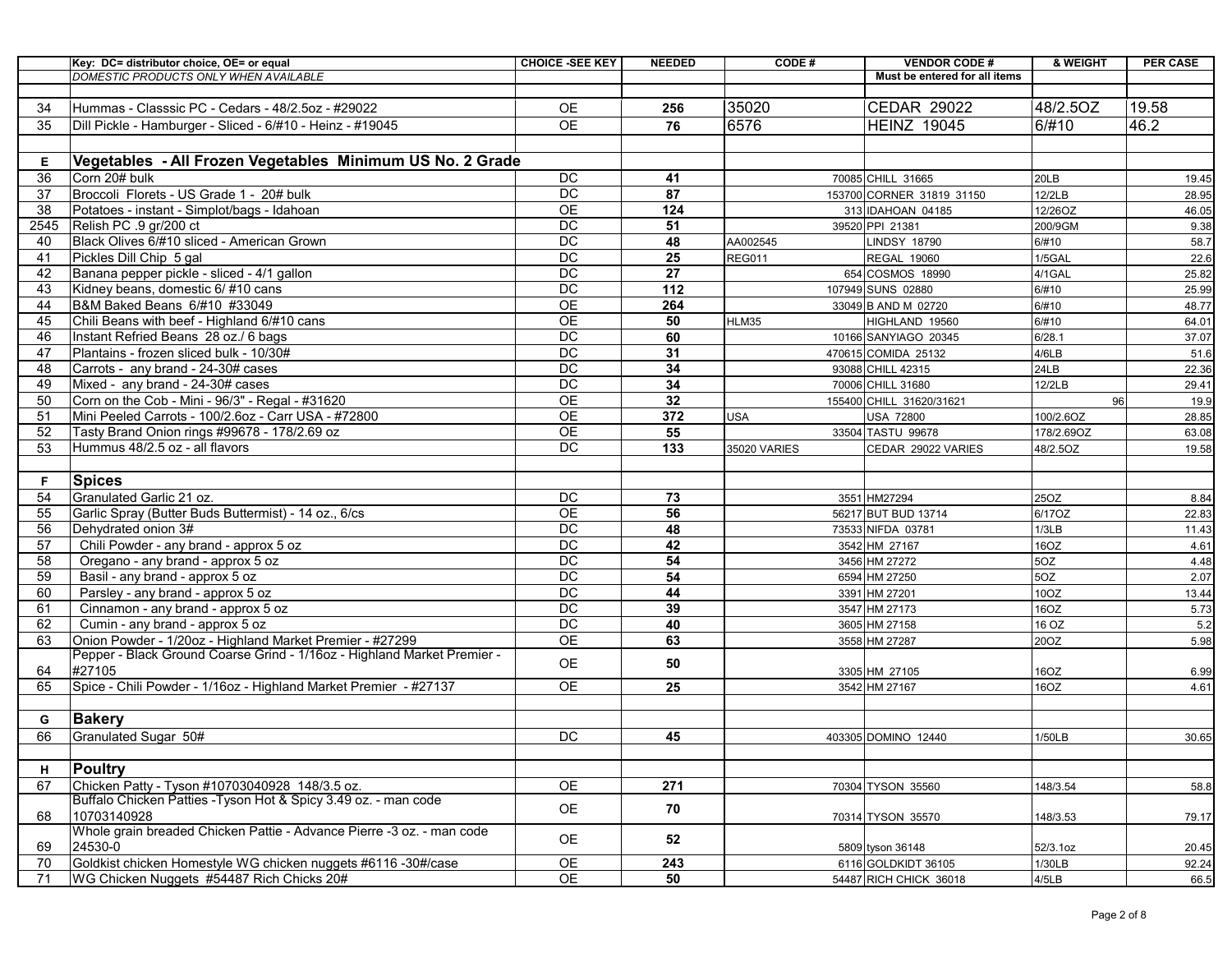|          | Key: DC= distributor choice, OE= or equal                                                                                     | <b>CHOICE -SEE KEY</b>             | <b>NEEDED</b>   | <b>CODE#</b>  | <b>VENDOR CODE#</b>           | & WEIGHT         | <b>PER CASE</b> |
|----------|-------------------------------------------------------------------------------------------------------------------------------|------------------------------------|-----------------|---------------|-------------------------------|------------------|-----------------|
|          | DOMESTIC PRODUCTS ONLY WHEN AVAILABLE                                                                                         |                                    |                 |               | Must be entered for all items |                  |                 |
|          |                                                                                                                               |                                    |                 |               |                               |                  |                 |
| 72       | Chicken chunk nugget WG FC #10023780928 - Tyson                                                                               | <b>OE</b>                          | 130             |               | 2378 TYSON 35879              | 250/.69          | 22.86           |
| 73       | Teriyaki Chicken Dippers - 400 count/.75 oz. - Pierre # 2417                                                                  | <b>OE</b>                          | 100             |               | 2417 AD PIER 38195            | 400/.75          | 65.59           |
|          | Brakebush Gold n Spice breaded chicken breast strips - fully cooked,                                                          | <b>OE</b>                          | 120             |               |                               |                  |                 |
| 74       | chopped & formed #5843 10# box                                                                                                |                                    |                 |               | 5843 BRKBSH 36168             | 10 LB            | 27.78           |
| 75       | Tyson boneless wings #10383240928 1/175 ct                                                                                    | <b>OE</b>                          | 87              |               | 38324 TYSON 36276             | 175 CT           | 33.82           |
| 76       | Chicken Wings - 1st & 2nd sections-Tyson #10346960928-30#                                                                     | $\overline{OE}$<br>$\overline{OE}$ | 50              |               | 36318 TYSON 99999             | 10 <sub>lb</sub> | 39.99           |
| 77       | Popcorn Chicken Tyson #10703680928 4/300 pc 32.79# case                                                                       |                                    | 77              |               | 70368 TYSON 35569             |                  | 59.75           |
| 78       | Tyson chicken XL oven roasted drumstick - #35584 - 105 servings                                                               | $\overline{OE}$                    | 80              |               | 26435 TYSON 35557             | 105CT            | 80.6            |
| 79       | General Tso's chicken WG #72003 Asian Food Solutions 176/cs<br>Corn Dog Chicken 72 ct                                         | $\overline{OE}$<br>DC              | 57<br>61        |               | 72003 ASIAN 98907             | 6/5-6/2LB        | 147.48          |
| 80       |                                                                                                                               | $\overline{OE}$                    |                 |               | 95150 FOSTER 46222            | 72 CT            | 32.25           |
| 81       | Jennie O natural choice tender brown turkey breast #846902 16.92#                                                             |                                    | 34              |               | 846902 JENNIEO 36653          | 2/8LB            | 4.6             |
| 82       | Chicken Giggles Brakebush - 2/5lb - #5914                                                                                     | OE                                 | 60              |               | 5914 BRKBSH 99176             | 2/5LB            | 29.98           |
| 83       | Oven Roasted Breast White Turkey Sliced - 12/1lb - Jenni-o - #36559                                                           | OE                                 | $\overline{25}$ |               | 2099 JENNIEO 36559            | 12/1LB           | 47.92           |
| 84<br>85 | Chicken - General Tso - 6/5 6/2 - Yangs 5th Taste - #35693                                                                    | $\overline{OE}$<br>OE              | 35              | 15563-0       | <b>YANGS 35693</b>            | $6/5 - 6/2$      | 164.95          |
|          | Chicken, Mandarin Orange - 6/5-6/2 - Yangs 5th Taste - #35692<br>FC CN WG golden Crispy Breaded Chicken Breat Filet - Tyson # |                                    | 50              |               | 15555 YANGS 35692             | $6/5 - 6/2$      | 129.27          |
| 86       | 10703020928 - 132/case                                                                                                        | <b>OE</b>                          | 120             |               |                               |                  |                 |
|          | FC CN WG Golden Crispy Breaded Chicken Breast Chunk - Tyson                                                                   |                                    |                 |               | 70302 TYSON 35572             | 132/3.75OZ       | 136.95          |
| 87       | #10703620928 - 121/case                                                                                                       | <b>OE</b>                          | 130             |               | 70362 TYSON 35573             | 630/.79OZ        | 128.35          |
|          | FC WG Breaded Dark Meat Chicken Chunks - Tyson # 10244500928 -                                                                |                                    |                 |               |                               |                  |                 |
| 88       | 160/case                                                                                                                      | OE.                                | 35              |               | 24450 TYSON 99999             | 160              | 99.8            |
| 89       | Sweet Chili Thai Chicken - Yangs 52724-15550 - 192 svngs/cs                                                                   | <b>OE</b>                          | 70              |               | 15550 YANGS 41205             | $6/5 - 6/2$      | 166.98          |
|          | Breaded Golden Crispy Nuggets 0.6 oz - Tyson 10703640928 - 175                                                                |                                    |                 |               |                               |                  |                 |
| 90       | svngs/cs                                                                                                                      | <b>OE</b>                          | 115             |               | 70364 TYSON 35563             | 750 CT           | 89.89           |
| 91       | Breaded Golden Crispy Patty 3 oz - Tyson 10703040928 - 175/cs                                                                 | <b>OE</b>                          | 90              |               | 70304 TYSON 35560             | 148/3.54         | 58.8            |
| 92       | Mini Corn Dogs Raeford Farms 10# box # 20420                                                                                  | <b>OE</b>                          | 120             |               | 20420 RAEFORD 44018           | 239/.67          | 23.41           |
|          |                                                                                                                               |                                    |                 |               |                               |                  |                 |
|          | <b>Beef</b>                                                                                                                   |                                    |                 |               |                               |                  |                 |
| 93       | All Beef Hot Dogs - 4/5# - 20# case -Low Sodium Meister Chef                                                                  | <b>OE</b>                          | 100             |               | 48169 ARMOUR 42764            | 2/5LB            | 28.55           |
| 94       | Low sodium Hot Dog - 12# case - Kayem skinless                                                                                | <b>OE</b>                          | 105             |               | 1018 KAYEM 98580              | 4/3LB            | 42.9            |
| 95       | Jennie O Combo pack (ham, salami, bologna) code 2095                                                                          | OE                                 | 25              |               | 2095 JENNIEO 36543            | 12/1LB           | 38.47           |
| 96       | Advance Pierre smoky grill beef steak w/wrappers 100/3 oz. - code 3754                                                        | $\overline{OE}$                    | 35              |               | 3754 ADV PIER 55584           | 100/3OZ          | 4.45FFS         |
| 97       | Fully cooked GF, soy free Meatball - Maidrite #37614 30# case                                                                 | $\overline{OE}$                    | 126             |               | 4675 MAID R 37614             | 30LB             | 102.59          |
| 98       | Meatballs Chic-Beef Packer .5 oz. #37615 1/10#                                                                                | <b>OE</b>                          | 559             | 75-510        | ADV PIER 37615                | 10LB             | 23.78           |
| 99       | Manwich - Hunts 6/#10                                                                                                         | $\overline{OE}$                    | 25              |               | 44181 MANWICH 05545           | 4/#10            | 28.12           |
| 100      | Sliced Pepperoni 2/5 lb. #2002815220144                                                                                       | $\overline{DC}$                    | 89              |               | TYSON MARG 43065/43618        | 10LB             | 31.99           |
| 102      | Meatball Beef Italian Style 1 Oz - 2/5lb - Cortona - #37224                                                                   | $\overline{OE}$                    | 30              |               | 40484 CORTONA 37224           | 10LB             | 48.45           |
| 103      | Franks - Meat 8-1 Ext Mild - 4/5lb - M-Chef - #42750                                                                          | OE                                 | 220             |               | 2558 M CHEF 42750             | <b>20 LB</b>     | 37.38           |
| 104      | Sliced Pepperoni (2/12.5lb) - Marght - #43185                                                                                 | <b>OE</b>                          | 37              | 220106/103112 | MARGARI/TYS 43185 43070       | 25LB             | 78.25           |
|          |                                                                                                                               |                                    |                 |               |                               |                  |                 |
| J        | <b>Pork</b>                                                                                                                   |                                    |                 |               |                               |                  |                 |
| 105      | Ham boiled 10% low sodium - Hormel - 1/13 lb. # 23941                                                                         | 0E                                 | 105             |               | 23941 HORMEL 43320            | 13LB             | 38.85           |
| 106      | Sausage Link 1 oz. - precooked breakfast mild-Jones                                                                           | OE                                 | 289             |               | 18505 JONES 43669             | 160/1OZ          | 23.08           |
| 107      | Pork Sausage Patty - fully cooked Jones #43665 160/1 oz.                                                                      | OE                                 | 817             |               | 18755 JONES 43665             | 160/1OZ          | 2985            |
| 108      | Breakfast Sausage Patty- Jones fully cooked #018755 80/2 oz                                                                   | OE                                 | 65              |               | 18750 JONES 43675             | 80/2OZ           | 29.85           |
| 109      | Advance Pierre Honey BBQ Pork rib 100/3 oz.-code 3787                                                                         | OE                                 | 75              |               | 3753 ADV PIER 55582           | 100/3OZ          | 4.45FFS         |
| 110      | Rib B Que 2.5 oz.                                                                                                             | OE                                 | 40              | 44-531-0      | ADV PIER 38177                | 100/2.5OZ        | 47.89           |
| 111      | Sliced Ham - Natural Juice - 12/1lb - Hormel - #43431                                                                         | OE                                 | 25              |               | 7558 HORMEL 43431             | 12/1LB           | 64.52           |
| 112      | Pork Patty - Tyson 10000013787 - 100/case                                                                                     | OE                                 | 60              |               | 68041 TYSON 99999             | 130/3.75oz       | 78.06           |
|          |                                                                                                                               |                                    |                 |               |                               |                  |                 |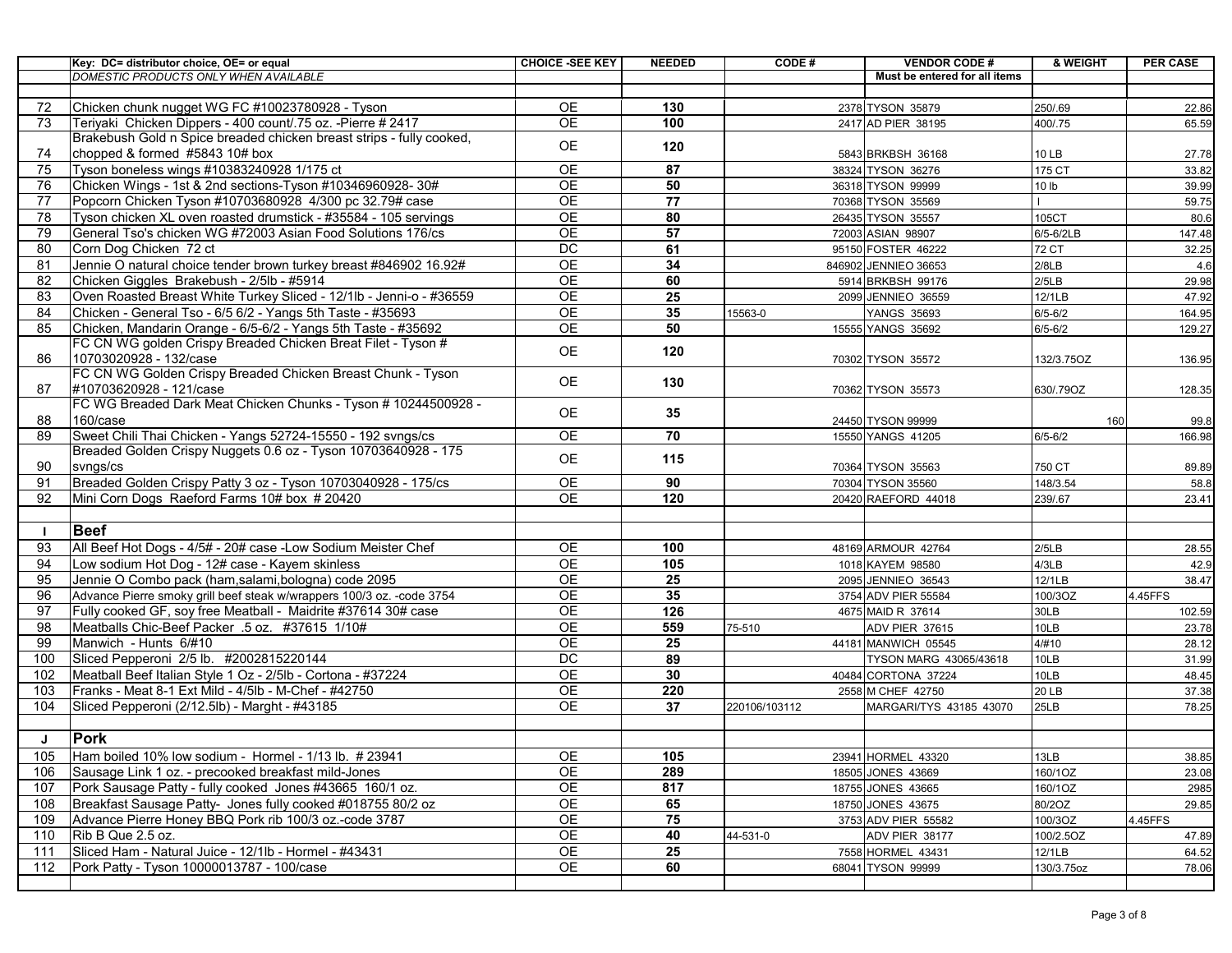|     | Key: DC= distributor choice, OE= or equal                                 | <b>CHOICE -SEE KEY</b> | <b>NEEDED</b>   | CODE#             | <b>VENDOR CODE#</b>           | & WEIGHT  | <b>PER CASE</b> |
|-----|---------------------------------------------------------------------------|------------------------|-----------------|-------------------|-------------------------------|-----------|-----------------|
|     | <b>DOMESTIC PRODUCTS ONLY WHEN AVAILABLE</b>                              |                        |                 |                   | Must be entered for all items |           |                 |
|     |                                                                           |                        |                 |                   |                               |           |                 |
| к   | <b>Potatoes</b>                                                           |                        |                 |                   |                               |           |                 |
| 113 | Potato Rounds (Puffs) - Oven Ready - McCain                               | <b>OE</b>              | 550             |                   | 7925 MADEIRA 32381            | 8/5LB     | 35.25           |
| 114 | Smiles - Oven Ready - McCain                                              | <b>OE</b>              | 163             | OIF03456          | <b>MCCAIN 32035</b>           | 6/4LB     | 33.06           |
| 115 | Hash Browns - Orelda 120/2.3 oz                                           | $\overline{OE}$        | 262             |                   | 1000006188 MCCAIN 32271       | 6/5LB     | 40.41           |
| 116 | Curly Fries - Seasoned - Oven Ready - McCain                              | <b>OE</b>              | 428             | mcl03622          | MCCAIN 32075                  | $6/4$ lb  | 24.41           |
| 117 | Wedges with skin - Oven Ready - McCain                                    | $\overline{OE}$        | 54              | <b>OIF 00024A</b> | MCCAIN 32215 / 32113          | 6/5LB     | 32.1            |
| 118 | Sweet Potato Fries - 6/2.5# - McCain                                      | $\overline{OE}$        | 72              | MCF04566          | MCCAIN 32230 / 32091          | 6/2.5LB   | 25.76           |
| 119 | Crinkle Cut Fries 6/5#                                                    | $\overline{DC}$        | 164             |                   | 22122 SIMPLOT 32012 / 32140   | 6/5LB     | 26.7            |
| 120 | Tater Gems (Potato) - 6/5lb - Traditional - #32099                        | <b>OE</b>              | 115             |                   | 4189 SIMPLOT 32099            | 6/5LB     | 26.62           |
|     |                                                                           |                        |                 |                   |                               |           |                 |
| L.  | <b>Fruit/Fruit Juice</b>                                                  |                        |                 |                   |                               |           |                 |
| 121 | Orange 4 oz                                                               | DC                     | 618             |                   | 42287 ARDMORE 32706           | 70/4OZ    | 9.88            |
| 122 | Apple Cherry Juice - Ardmore 70/4 oz                                      | $\overline{OE}$        | 717             |                   | 42292 ARSMORE 32508           | 70/4OZ    | 9.14            |
| 123 | Mango Wango Juice - Ardmore 70/4 oz                                       | <b>OE</b>              | 552             |                   | 45711 ARDMORE 32702           | 70/4OZ    | 13.36           |
| 124 | Apple 4 oz                                                                | DC                     | 475             |                   | 42298 ARDMORE 32506           | 70/4OZ    | 8.35            |
| 125 | Grape 4 oz                                                                | DC                     | 425             |                   | 42301 ARDMORE 32606           | 70/4OZ    | 9.95            |
| 126 | Switch juice - all varieties 24/8.4 oz                                    | <b>OE</b>              | 75              | 7C2480GF VARIES   | SWITCH 6681 VARIES            | 24/8OZ    | 12.99           |
| 127 | Envy sparkling fruit juice-all flavors-8 oz can #2022/2015/2008/2077/2039 | $\overline{OE}$        | 100             | 2022 VARIES       | <b>ENVY 06672</b>             | 24/8OZ    | 14.45           |
| 128 | Sidekicks, Assorted Flavors 84/4.4 oz                                     | $\overline{OE}$        | 108             | 2021 VARIES       | SIDEKICK 41095 VARIES         | 84/4.4OZ  | 37.47           |
| 129 | Applesauce 6/#10                                                          | $\overline{OE}$        | 25              |                   | 41 SUNS 01020 5090            | 6/#10     | 26.97           |
| 130 | Applesauce unsweetened 4 oz cup 96/cs                                     | DC                     | 264             |                   | 1350 MSSLMN 01062             | 96/4.5OZ  | 23.72           |
| 131 | Applesauce, strawberry 94/4 oz or 4.5 oz                                  | $\overline{DC}$        | 40              |                   | 1403 MSSLMN 1042/1052         | 96/4.5OZ  | 29.15           |
| 132 | Pineapple Chunks - 6/#10                                                  | DC                     | 144             |                   | 13138 NOEAST 1740             | 6/#10     | 35.6            |
| 133 | Pineapple Tidbits Juice Pack 6/#10                                        | DC                     | 64              |                   | 19463 NOEAST 01860            | 6/#10     | 34.1            |
| 134 | Raisins - individual boxes - 144/case                                     | $\overline{DC}$        | 33              |                   | 2020 SUNMAID 01936            | 144/1.3   | 37.54           |
| 135 | Dole Fruit Cups - Tropical Juice Fruit Cup, Shelf Stable 36/4 oz/case     | $\overline{OE}$        | 30              |                   | 3048 DOLE 06322               | 36/4OZ    | 19.61           |
| 136 | Dole Pineapple Cups 36/4 oz                                               | <b>OE</b>              | 90              |                   | 419 DOLE 06327                | 36/4OZ    | 14.96           |
| 137 | Dole Mandarin Orange Cups 4 oz 48/cs                                      | $\overline{OE}$        | 355             |                   | 4208 DOLE 06328               | 36/4OZ    | 18.51           |
| 138 | Peach Cups 4.4 oz Delmonte 48/cs                                          | <b>OE</b>              | 70              |                   | 2005014 DELMONTE 6651         | 72/4oz    | 43.67           |
| 139 | Pear Cups 4.4 oz Delmonte 48/cs                                           | <b>OE</b>              | 65              |                   | 2005010 DELMONTE 6652         | 72/4oz    | 43.67           |
| 140 | Mixed Fruit Cups 4.4 oz Delmonte                                          | $\overline{OE}$        | 75              |                   | 2005016 DELMONTE 6654         | 72/4oz    | 43.67           |
| 141 | Mandarin Oranges 6/#10 can                                                | $\overline{DC}$        | $\frac{1}{137}$ |                   | 14724 AMBROS 1500             | 6/#10     | 31.7            |
|     | Shelf Stable Juice Box - 100% Fruit Juice - all varieties - Apple & Eve   |                        |                 |                   |                               |           |                 |
| 142 | 40/4.23 oz                                                                | OE                     | 2,950           | 86001CBFA VARIES  | APPLE EVE 06712 VARIES        | 40/4.2OZ  | 9.83            |
| 143 | Shelf Stable Juice Box - 6 oz - all varieties - Apple & Eve 36/cs         | OE                     | 1,240           | <b>VARIES</b>     | APPLE EVE 99999               | 40/6.75OZ | 12.2            |
| 144 | Ardmour Fruit Punch Juice 70/4 oz                                         | $\overline{OE}$        | 235             |                   | 42304 ARDMORE 32736           | 70/4OZ    | 8.63            |
| 145 | Juice Cups Ardmore Farms: 96/4oz - Apple                                  | <b>OE</b>              | 3,172           |                   | 41381 ARDMORE 32526           | 96/4OZ    | 16.72           |
| 146 | Juice Cups Ardmore Farms: 96/4oz - Orange                                 | <b>OE</b>              | 222             |                   | 41380 ARDMORE 32726           | 96/4OZ    | 13.42           |
| 147 | Juice Cups Ardmore Farms: 96/4oz - Grape                                  | $\overline{OE}$        | $\overline{77}$ |                   | 41382 ARDMORE 32626           | 96/4OZ    | 13.59           |
| 148 | Juice Cups Ardmore Farms: 96/4oz - Fruit Punch                            | <b>OE</b>              | 102             |                   | 41391 ARDMORE 32822           | 96/4OZ    | 13.59           |
| 149 | Juice Cups Ardmore Farms: 96/4oz - Pineapple Orange                       | <b>OE</b>              | 222             |                   | 41389 ARDMORE 99999           | 96/4OZ    | 14.95           |
|     | Wango Mango Vegetable/Fruit Jice Blend Aseptic Juice Box With Straw -     | OE                     | 450             |                   |                               |           |                 |
| 150 | 44/4.23oz - Ardmor - #32853                                               |                        |                 |                   | 62010 ARDMORE 32853           | 44/4.23   | 13.57           |
| 151 | Fruit Apple Slices - 100/2oz - Packer - #70070                            | OE                     | 300             |                   | 70070 PACKER 70070            | 100/2OZ   | 31.06           |
| 152 | Dried Apple Crisp - 125/0.34oz - Tree Top - #01388                        | OE                     | 188             |                   | 105261 TREE T 01388           | 125/3.4OZ | 42.5            |
| 153 | ZeeZees Applesauce - 94/4.5 oz - all flavors: strawberry banana           | <b>OE</b>              | 60              | A1555             | ZEE ZEE 1051 VARIES           | 96/4.5OZ  | 29.85           |
|     |                                                                           |                        |                 |                   |                               |           |                 |
| М   | <b>Pizza</b>                                                              |                        |                 |                   |                               |           |                 |
| 154 | 4"x6" Pizza The Max 12075, 96/5.6 oz - minimum 51% whole grain            | OE                     | 50              |                   | 12655 THEMAX 41976            | 96/4.56OZ | 44.63           |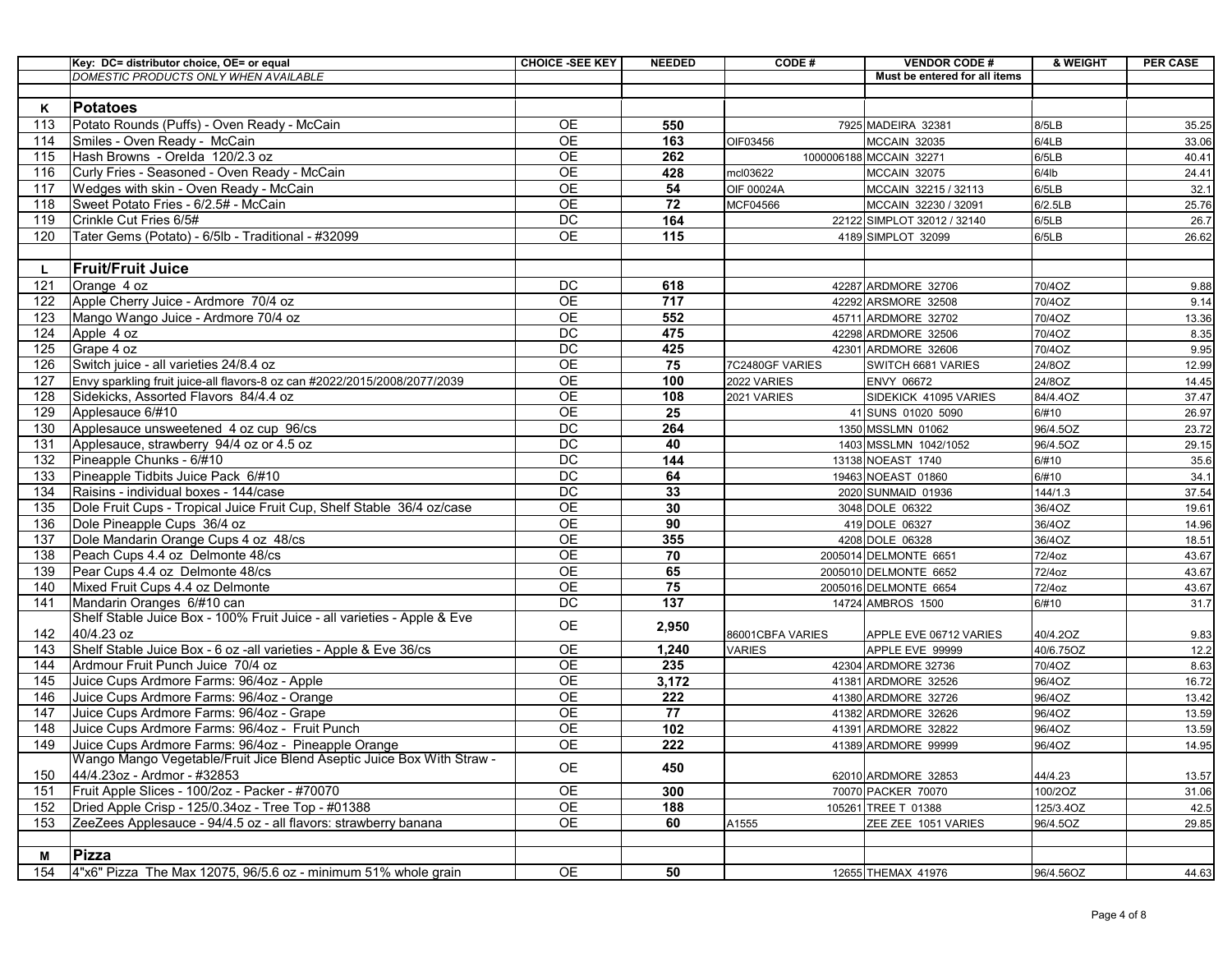|     | Key: DC= distributor choice, OE= or equal                                    | <b>CHOICE -SEE KEY</b> | <b>NEEDED</b>    | CODE#          | <b>VENDOR CODE#</b>           | & WEIGHT     | <b>PER CASE</b> |
|-----|------------------------------------------------------------------------------|------------------------|------------------|----------------|-------------------------------|--------------|-----------------|
|     | DOMESTIC PRODUCTS ONLY WHEN AVAILABLE                                        |                        |                  |                | Must be entered for all items |              |                 |
|     |                                                                              |                        |                  |                |                               |              |                 |
| 155 | French Bread Pizza- Tony's #78356 60/4.94 oz                                 | <b>OE</b>              | 172              |                | 78356 TONY 42286              | 60/4.9OZ     | 51.55           |
|     | Double Stuff Crust whole grain pizza - The Max, 48/3.74 oz- minimum 51%      | OE                     | 150              |                |                               |              |                 |
| 156 | whole grain                                                                  |                        |                  |                | 12683 THEMAX 42270            | 96/3.74OZ    | 49.3            |
| 157 | Whole Grain Stuffed Crust - 72 ct./5.75 oz Conagra 77387-12671               | $\overline{OE}$        | 83               |                | 12671 THEMAX 42275            | 72/4.84      | 48.94           |
| 158 | 5" personal round pizza Tony's #72580 60 ct                                  | <b>OE</b>              | 250              |                | 72580 TONY 41975              | 60/5.03      | 43.61           |
| 159 | Rich's Pizza Crunchers #65225 - 25# case                                     | <b>OE</b>              | 105              |                | 65225 RICHS 99231             | 8/26CT       | 64.85           |
| 160 | The Max 5" personal pizza - 60 per case                                      | <b>OE</b>              | 240              |                | 12514 THEMAX 41973            | 60/5.05OZ    | 49.25           |
| 161 | Schwan's Big Daddy hand tossed 16" 51% WG pizza #78398 72/cs                 | <b>OE</b>              | 72               |                | 78985 BIG DADDY 41959         | 9/16"        | 68.66           |
| 162 | WG Par Baked Pizza Crust 12 x 16 - Deorio 24/16 oz                           | $\overline{OE}$        | 187              |                | 2274 DEIORIO 41904            | 24/16OZ      | 41.45           |
| 163 | Pizza Stick - Bosco 144/6" #702011-1120                                      | $\overline{OE}$        | $\overline{152}$ | 702011-1120    | <b>BOSCO 42009</b>            | 144/6"       | 54.1            |
| 164 | Pizza Crunchers Buffalo - Rich's #65224 - 69/case                            | $\overline{OE}$        | 50               |                | 65224 RICHS 39390             | 8/3.125LB    | 70.35           |
| 165 | The MAX WG Pizza Quesdailla Chicken - #77387-12700 - 96/case                 | <b>OE</b>              | 50               |                | 12700 THEMAX 42026            | 96/5OZ       | 58.8            |
| 166 | Deep Dish 5" Round Pizza 51% WG - Tony's 72580 - 60/case                     | $\overline{OE}$        | 450              |                | 72580 TONY 41975              | 60/5.03      | 43.61           |
| 167 | Hand Tossed Big Daddy's 16" Pizza 51% WG - Tony's 78398 - 72/case            | <b>OE</b>              | 40               |                | 78398 BIG DADDY 41959         | 9/16"        | 68.66           |
| 168 | Pizza Bites Cheese Bulk - Wild Mikes 11003 - #42004 - 240 svngs/cs           | <b>OE</b>              | 30               |                | 11003 WILD MIKE 42004         | 240/1OZ      | 63.5            |
| 169 | Mini Cheese Pizza Bagel - Tasty Brand - 96 svngs/cs                          | $\overline{OE}$        | 65               |                | 52106 TASTY 98765             | 96/3.75      | 32.96           |
| 170 | Whole Grain Pizza French Bread - 40/5.5oz - Nardone Brothers - #98061        | <b>OE</b>              | 200              | 40WUM2-BOZ     | NARDONE 98061                 | 40/5.5       | 44.99           |
|     |                                                                              |                        |                  |                |                               |              |                 |
| N   | Grains                                                                       |                        |                  |                |                               |              |                 |
| 171 | 10" Wraps - Tyson - assorted varieties                                       | OE.                    | 60               |                | 96025 FATHER S 37701/37702    | 144CT        | 3.011           |
| 172 | Breadstick 6" - Gilardi 144/2.21 oz                                          | <b>OE</b>              | 25               |                | 20117 GILARDI 41391           | 144/2.21OZ   | 62.12           |
| 173 | Rich's WG reduced sodium breaded cheese stick #65219                         | <b>OE</b>              | 180              |                | 65219 RICHS 39015             | 8/3LB        | 59.75           |
| 174 | Garlic Knot - Wenner # 76489-80013 60/1.3 oz                                 | <b>OE</b>              | 203              |                | 80013 WENNER 42107            | 60/1.3OZ     | 22.2            |
| 175 | Wild Mike's 51% WG cheese filled breadstick bites                            | $\overline{OE}$        | 140              |                | 11003 WILD MIKES 42004        | 240/1OZ      | 63.5            |
| 176 | Bridgeford Wheat Biscuit 2.25 oz - #6285                                     | <b>OE</b>              | 54               |                | 6285 BRIDGEFORD 40641         | 100/2.25OZ   | 28.99           |
| 177 | Lenders white WG bagel #40955 - 72/2 oz                                      | <b>OE</b>              | 239              |                | 75 LENDER 40955               | 72/20Z       | 19.05           |
| 178 | WG Sunbutter & jelly sandwich 96/2.8 oz - #48736                             | <b>OE</b>              | 103              |                | 12228 SUNWISE 48736           | 96/2.8OZ     | 66.85           |
| 179 | Tortilla wrap 6" wheat 24/12 ct                                              | DC                     | 27               |                | 1102 FATHER S 37704           | 144 CT       | 16.31           |
| 180 | Tortilla wrap - 8" WW -Solis # 37760 12/12 ct                                | OE                     | 25               |                | 96002 FATHER S 37703          | 144 CT       | 20.29           |
| 181 | Tortilla wrap - 10# WW- Solis # 37784 12/12 ct                               | $\overline{OE}$        | 100              |                | 96001 FATHER S 37700          | 144 CT       | 27.81           |
| 182 | Rich's 6x6 WG Flatbread 195/2.2 oz #14010                                    | $\overline{OE}$        | 69               |                | 14040 RICHS 41622             | 195/2.2OZ    | 41.08           |
| 183 | Muffins 1.8 oz - wrapped - all varieties - Muffintown - 51% whole grain rich | <b>OE</b>              | 391              | 42670 VARIES   | MUFFTN 41019 VARIES           | 72/1.8OZ     | 16.52           |
| 184 | Muffins 3 oz - wrapped - all varieties - Muffintown - 51% whole grain rich   | <b>OE</b>              | 440              | 06661 VARIES   | MUFFT 41544 VARIES            | 48/3.6OZ     | 21.77           |
| 185 | Muffin top, blueberry Smart Choice, IW 48/3.1 oz                             | <b>OE</b>              | 112              |                | 1661 MUFFTN 41038             | 48/3.1OZ     | 16.5            |
| 186 | Pillsbury Mini Cinnis Pastry rolls 72/2.29 oz                                | <b>OE</b>              | 107              |                | 33686 PILLS 41755             | 72/2.29OZ    | 32.4            |
| 187 | Hadley WW IW cinnamon roll 36/2.7 oz. #40824                                 | <b>OE</b>              | 300              | 375IW          | HADLEY 40824                  | 36/2.7       | 14.2            |
| 188 | Croissant WG 144/2.2 oz. - #40818                                            | <b>DC</b>              | 229              |                | 139 HADLEY 40818              | 144/2.2OZ    | 42.15           |
| 189 | Apple and Strawberry Delights - Fieldstone 128/1.4 oz                        | <b>OE</b>              | 50               | 9823/5         | FIELDST 11022/11023           | 128/1.4OZ    | 29.43           |
| 190 | Sky Blue Whole Wheat Breakfast Bun (51% whole wheat) #WWB5160                | $\overline{OE}$        | 50               | <b>WWB5160</b> | SKY BLUE 42217                | 60/2.6OZ     | 30.3            |
|     | Sky Blue Honey Wheat Breakfast Bar (51% whole wheat) 72/case 2.5 oz          | <b>OE</b>              | 220              |                |                               |              |                 |
| 191 | #HWB5172                                                                     |                        |                  | <b>HWB5172</b> | <b>SKY BL 42218</b>           | 72/2.8OZ     | 35.85           |
| 192 | Sky Blue bakery chocolate chip muffin 1G - 96/1.6 oz                         | OE                     | 110              |                | 196 SKY BL 196                | 96/1.6OZ     | 19.96           |
| 193 | Sky Blue bakery chocolate chip muffin 2G - #41087-48/3.2 oz                  | OE                     | 125              | WMCHCH248      | <b>SKY BL 41087</b>           | 48/3.2OZ     | 19.95           |
| 194 | Sky Blue cinnamon crumb cake 72/3 oz #41086                                  | $\overline{OE}$        | 192              | <b>CRC272</b>  | <b>SKY BL 41086</b>           | 72/3OZ       | 31.45           |
| 195 | Sky Blue WG Pumpkin slice 70/3.4 oz                                          | <b>OE</b>              | 87               |                | 6075 SUPER B 40803            | 70/3.4OZ     | 42.8            |
| 196 | Sky Blue mixed berry slice #41085 70/3.4 oz                                  | <b>OE</b>              | 35               |                | 6073 SUPERB 40806             | 70/3.4       | 42.8            |
| 197 | Soft Pretzel WG J&J #42228 100/2.2 oz                                        | OE                     | 111              |                | 30110 JJ 42228                | 100/2.2OZ    | 22.15           |
| 198 | White All Purpose Flour 50#                                                  | DC                     | $\overline{37}$  |                | 5110485 IMPERIAL 12148        | <b>50 LB</b> | 15.95           |
| 199 | Spanish Rice Mix                                                             | DC                     | 40               |                | 5018 NEAREAST 14735           | 6/36OZ       | 23              |
| 200 | Uncle Ben's brown rice 25# bag - man code 12111                              | <b>OE</b>              | 80               | R2PX25QCO      | PRODUCER 14659                | 25LB         | 20.75           |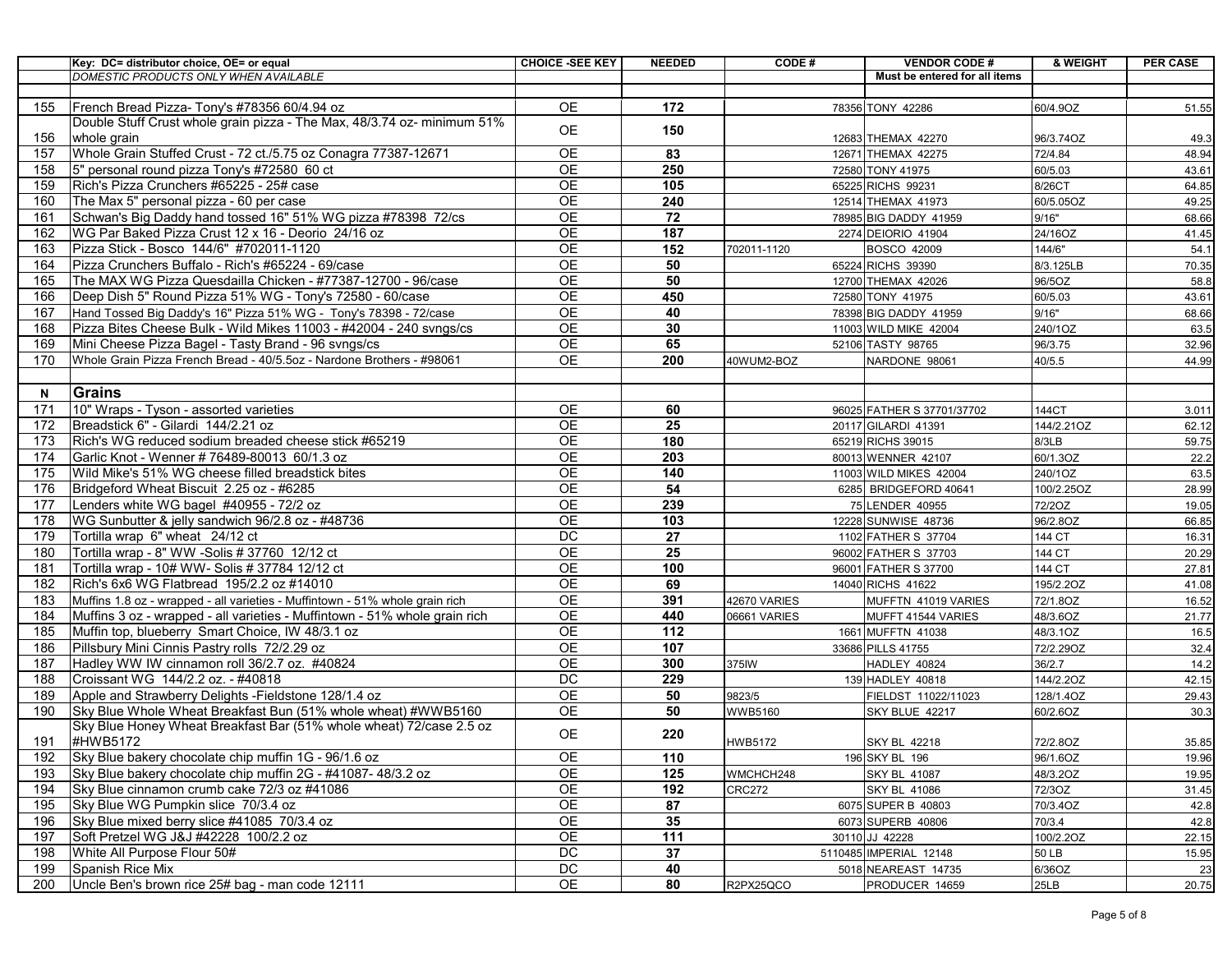|              | Key: DC= distributor choice, OE= or equal                                  | <b>CHOICE -SEE KEY</b> | <b>NEEDED</b> | CODE#               | <b>VENDOR CODE#</b>                         | & WEIGHT           | <b>PER CASE</b> |
|--------------|----------------------------------------------------------------------------|------------------------|---------------|---------------------|---------------------------------------------|--------------------|-----------------|
|              | DOMESTIC PRODUCTS ONLY WHEN AVAILABLE                                      |                        |               |                     | Must be entered for all items               |                    |                 |
| 201          | Pancakes 144 ct. - whole grain rich                                        | <b>DC</b>              | 60            |                     | 1475 BAKECRAF 43648                         | 144/1.3OZ          | 27.36           |
| 202          | Pancakes - Bakecrafters 144/1.3 oz                                         | <b>OE</b>              | 50            |                     | 1475 BAKECRAF 43648                         | 144/1.3OZ          | 27.36           |
| 203          | Pillsbury mini pancakes assorted 72/3.1 oz                                 | <b>OE</b>              | 246           | 37732/1             | PILLS 41485/6                               | 72/3.1OZ           | 33.9            |
| 204          | Richs WG French Toast Stick 12/2# #37720                                   | OE                     | 41            |                     | 37720 RICHS 42003                           | 12/2LB             | 39.55           |
| 205          | Bakecrafters TX Toast #43652 - 120/1.3 oz                                  | <b>OE</b>              | 133           |                     | 1605 BAKECR 43652                           | 120/1.3OZ          | 26.95           |
| 206          | Waffles Bulk #43651 144/1.3 oz - Bake Crafters                             | <b>OE</b>              | 85            |                     | 1453 BAKECRAF 43651                         | 144/1.3OZ          | 18.45           |
| 207          | WG Waffle sticks - Krustaez 9/24 ct                                        | <b>OE</b>              | 45            |                     | 40333 KRUSTEAZ 41704                        | 9/24 CT            | 40.1            |
| 208          | Whole Grain 2 pack cracker - Honey Graham                                  | DC                     | 181           |                     | 1368 HONEY 11240                            | 200/2PACK          | 14.5            |
| 209          | MJM WG Cracker #11606 100/2 oz                                             | <b>OE</b>              | 177           |                     | 781100 MJM 11606                            | 100/2              | 29.41           |
| 210          | Cheerio bars - all varieties 96 ct                                         | <b>OE</b>              | 40            | 31912 VARIES        | G MILLS 10150 VARIES                        | 96/1.4OZ           | 28.11           |
| 211          | Cocoa Krisp WG Bar - Kellogg - 96/1.34 oz.                                 | <b>OE</b>              | 140           |                     | 91612 KELLOGG 10144                         | 96/1.4OZ           | 34.05           |
| 212          | Trix bar                                                                   | <b>OE</b>              | 30            |                     | 31915 G MILLS 10116                         | 96/1.4OZ           | 28.11           |
| 213          | Cinnamon Toast Crunch Bar 96/1.4 oz - #10134                               | OE                     | 188           |                     | 45576 G MILLS 10134                         | 96/1.4OZ           | 28.11           |
| 214          | Nutra Grain Bars 48/case - all varieties                                   | $\overline{OE}$        | 354           | 59779 VARIES        | KELLOGG 10121 VARIES                        | 96/1.55OZ          | 48.44           |
| 215          | BeneFIT Breakfast Bar -Banana Chocolate -2.5/48 per case                   | <b>OE</b>              | 148           |                     | 40402 BENEFIT 42210                         | 48/2.5             | 25.64           |
| 216          | BeneFIT Breakfast Bar- Oatmeal Chocolate Chip-2.5/48                       | <b>OE</b>              | 553           |                     | 40401 BENEFIT 42213                         | 48/2.5             | 27.36           |
| 217          | Ultimate breakfast round -all varieties                                    | <b>DC</b>              | 40            |                     | 7816 RICHS 42201                            | 140/2.5OZ          | 44.93           |
| 218          | Betty Crocker Oatmeal Bars (Double Choc, Choc Chip) 1.24 oz./144           | <b>OE</b>              | 65            | 45566/45977         | BETTY C 24916/9                             | 144/1.24OZ         | 43.96           |
| 219          | White whole grain Pasta - all varieties - 20# bag - JM Swank               | <b>OE</b>              | 40            | 92010 VARIES        | DAKOTA 14154 VARIES                         | 20LB               | 15.98           |
| 220          | <b>WG Pasta - Barilla - all varieties</b>                                  | OE                     | 349           | <b>13339 VARIES</b> | BARLLA 14323 VARIES                         | 20 LB              | 18.85           |
| 221          | WG Lasagna roll ups - Tasty Brands 110/4.3 oz. -#98757                     | OE                     | 39            | 801WG               | <b>TASTY 98757</b>                          | 110/4.3            | 81.12           |
| 222          | Super bakery Banana bread 3.4 oz. WG IW = 2 grain                          | <b>OE</b>              | 226           |                     | 6071 SUPER B 40801                          | 70/3.4             | 42.8            |
| 223          | Super bakery Chocolate Bread                                               | OE<br>$\overline{OE}$  | 51<br>52      |                     | 6076 SUPER B 98140                          | 70/3.4             | 44.8            |
| 224<br>225   | Croutons Bulk #24891 4/2.5# - Marzetti<br>Granola - bulk #09809 MOM Brand  | <b>OE</b>              | 40            |                     | 74581 FRESHG 24860<br>7485 MOM 9809         | 4/2.5LB<br>4/50OZ  | 32.09           |
| 226          | Granola - 150/1.25 oz.                                                     | DC                     | 124           | 322IN               |                                             |                    | 37.95           |
| 227          | WG Garlic toast - Bakecrafters 120/1.3 oz.                                 | <b>OE</b>              | 84            |                     | <b>GAVINS 11598</b><br>1605 BAKECR 43652    | 192/1OZ<br>120/1.3 | 43.2<br>26.95   |
| 228          | Bakecrafters French Toast Stick - 2/5# - #447                              | OE                     | 282           |                     | 447 bakecr 41439                            | 108/1.49           | 22.45           |
|              | Whole Grain French Toast Sticks - 88/3oz - Bake Crafters Associated        |                        |               |                     |                                             |                    |                 |
| 229          | Bakeries - #43637                                                          | <b>OE</b>              | 166           |                     | 449 bakecr 43637                            | 88/3oz             | 43.95           |
|              |                                                                            |                        |               |                     |                                             |                    |                 |
| 230          | BRKFST BRK TRIX RS WG CEREAL KIT ES - 1/60ct - ES Foods - #09678           | <b>OE</b>              | 100           | 61114 varies        | es 9678 varies                              | 60ct               | 66.36           |
|              | Chocolate Chip Whole Grain Muffin - Individually Wrapped - 96/2oz - Muffin |                        |               |                     |                                             |                    |                 |
| 231          | Town - #40954                                                              | <b>OE</b>              | 120           |                     | 2670 MUFFTN 40954                           | 96/2OZ             | 24.25           |
| 232          | Mini Corn Muffin - 216/1oz - Muffin Town - #41587                          | OE                     | 120           |                     | 46405 MUFFTN 41587                          | 216/1OZ            | 37.5            |
|              | Pumpkin Flavored Bread Slice - Whole Grain - 70/3.4oz - Super Bakery -     | <b>OE</b>              | 45            |                     |                                             |                    |                 |
| 233          | #40803                                                                     |                        |               |                     | 6075 SUPERB 40803                           | 70/3.4             | 42.8            |
|              |                                                                            | <b>OE</b>              | 40            |                     |                                             |                    |                 |
| 234          | French Toast Sticks, Whole Grain, (2 Pk) - 88/3oz - Bake Crafters - #43637 |                        |               |                     | 449 BAKEC 43637                             | 88/3OZ             | 43.95           |
| 235          | Pasta Shell - Stuffed - Whole Grain - 112/4.62 - Tasty Brands - #98758     | <b>OE</b>              | 40            | 803WG               | <b>TASTY 98758</b>                          | 112/4.62           | 85.77           |
| 236          | Garlic Roll Knots - Whole Grain - Tasty Brans - 144/2oz - #42109           | <b>OE</b>              | 65            |                     | 62200 TASTY 42109                           | 144/2OZ            | 49.67           |
|              | Breakfast Bar Honey Wheat - Whole Grain - Ind Wrapped - 72/2.8oz - Sky     | OE                     | 120           |                     |                                             |                    |                 |
| 237          | Blue - #42218                                                              |                        |               | <b>HWB5172</b>      | SKY B 42218                                 | 72/2.8             | 35.85           |
|              | <b>Cookie Dough/Desserts</b>                                               |                        |               |                     |                                             |                    |                 |
| $\mathbf{o}$ | Assorted Bonzers RF WG IW Cookies 72/1.5 oz.                               | <b>OE</b>              |               |                     |                                             |                    |                 |
| 238<br>239   | Sherbet Cups 96 ct./4 oz.                                                  | $\overline{DC}$        | 75<br>30      | 75301 VARIES        | BONZER 98115 VARIES                         | 72/1.5OZ           | 19.99           |
| 240          | Cookie Dough - Chocolate Chip Traditional - 320/1oz - Davids - #41894      | OE                     | 25            |                     | 48443 JJ 32836 VARIES<br>19001 DAVIDS 41894 | 96/4.4OZ           | 30.49           |
|              | Cookie Dough - Butter Sugar Cookies - 320/1oz - Otis Spunkmeyer Value      |                        |               |                     |                                             | 320/1OZ            | 49              |
| 241          | Zone - #41789                                                              | OE                     | 25            |                     | 58104 OTIS 41789                            | 320/1OZ            | 48.69           |
|              |                                                                            |                        |               |                     |                                             |                    |                 |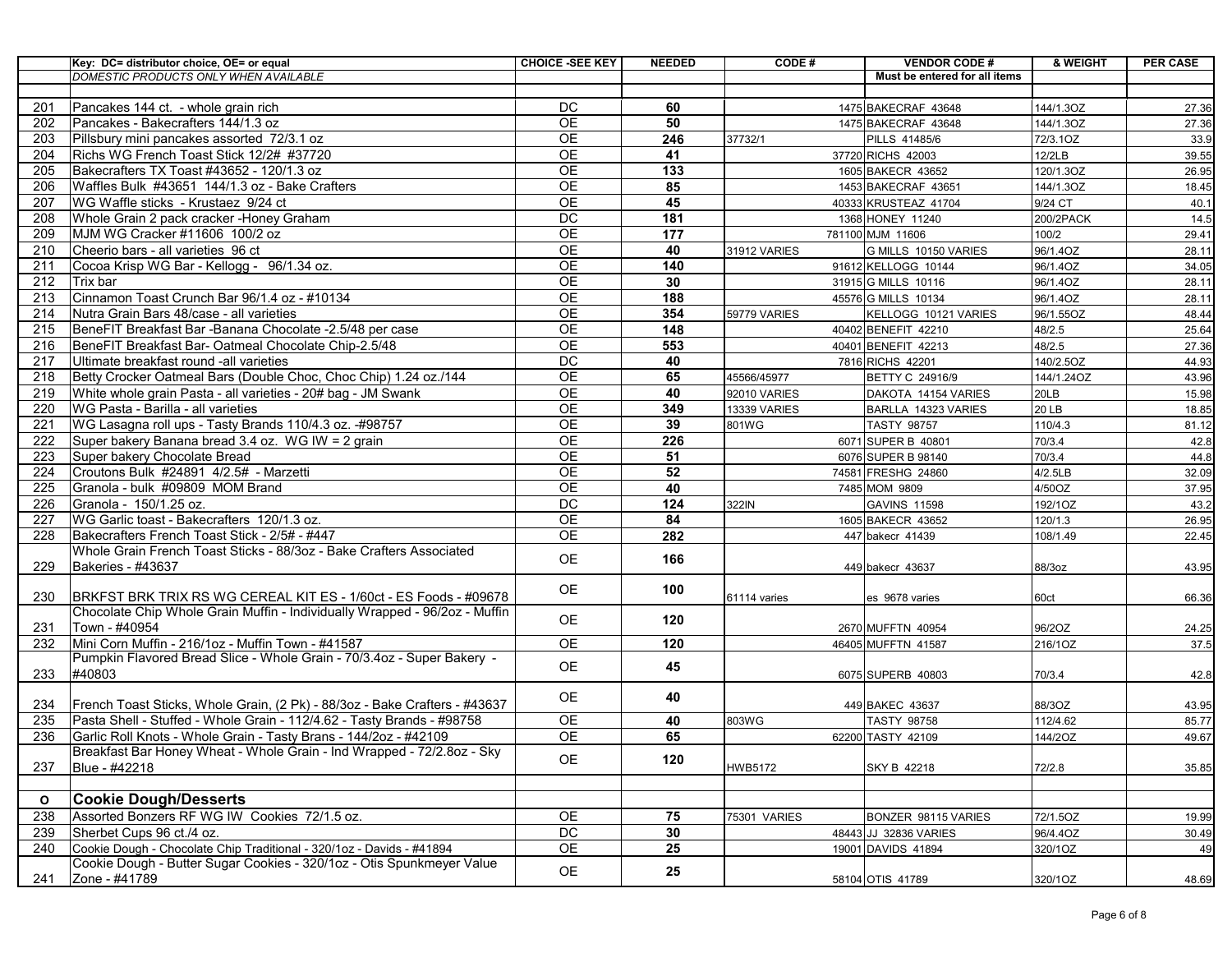|              | Key: DC= distributor choice, OE= or equal                       | <b>CHOICE -SEE KEY</b> | <b>NEEDED</b>   | CODE#                               | <b>VENDOR CODE#</b>           | & WEIGHT       | <b>PER CASE</b> |
|--------------|-----------------------------------------------------------------|------------------------|-----------------|-------------------------------------|-------------------------------|----------------|-----------------|
|              | DOMESTIC PRODUCTS ONLY WHEN AVAILABLE                           |                        |                 |                                     | Must be entered for all items |                |                 |
|              |                                                                 |                        |                 |                                     |                               |                |                 |
|              |                                                                 |                        |                 |                                     |                               |                |                 |
| P            | <b>Cheese</b>                                                   |                        |                 |                                     |                               |                |                 |
| 242          | Gilardi Conagra WG Max Stix #77387-12685 192/cs                 | OE                     | 171             |                                     | 12685 THEMAX 41977            | 192/1.93       | 55.1            |
| 243          | Cream Cheese - IW #39744 100/1 oz. Green Mountain               | <b>OE</b>              | 380             |                                     | 15701 SMITH 39747             | 100/1OZ        | 21.6            |
| 244          | Shredded parmesan cheese 5 lb. #33701                           | $\overline{DC}$        | 41              |                                     | 440 CUCINA 29311              | 2/5LB          | 42.93           |
| 245          | Shredded mild cheddar cheese 4/#5 Land O Lakes                  | OE                     | 40              |                                     | 41749 LAND O LAKE 99952       | 4/5LB          | 55.8            |
| 246          | Reduced fat Land O Lakes Cheese Cubes 200/10 oz.                | OE                     | 40              |                                     | 44113 LAND O LAKE 29814       | 200/1OZ        | 62.5            |
| 247          | Cheese Marble Sticks - 168/10oz - Bongards' Creameries - #29856 | $\overline{OE}$        | 60              |                                     | 402931 BONGRD 29856           | 168/1OZ        | 42.35           |
| 248          | Cheese Ceddar Sticks - 168/10oz - Bongards' Creameries - #29857 | $\overline{OE}$        | 95              |                                     | 402911 BONGRD 29857           | 168/1OZ        | 42.35           |
| 249          | RFRS Cheddar Cheese Sticks - Bongard's #40291 - 168/case        | OE                     | 40              |                                     | 402951 BONGRD 29857           | 168/1OZ        | 42.35           |
| 250          | Cheddar Cheese Dip Cup - 140/3oz - Land O Lakes - #98643        | $\overline{OE}$        | 130             |                                     | 39911 LAND O LAKE 98643       | 140/3OZ        | 84.75           |
| 251          | Lite Mozzarella String Cheese - Bongards #752471 - 168/case     | <b>OE</b>              | 100             |                                     | 402951 BOMGRD 29855           | 168/1OZ        | 37.85           |
|              |                                                                 |                        |                 |                                     |                               |                |                 |
| Q            | <b>Eggs/Vegetarian</b>                                          |                        |                 |                                     |                               |                |                 |
| 252          | Sunny Fresh Colby cheese omelet 225/2.1 oz. - code 40176        | OE                     | 46              |                                     | 40176 SUUNYF 98658            | 225/2.1OZ      | 77.95           |
| 253          | Sunny Fresh grilled egg patties - 369/1.25 oz. - code 40710     | <b>OE</b>              | 20              |                                     | 40710 SUNNYF 98648            | 369/1.25OZ     | 54.46           |
| 254          | Minh Vegetarian Eggroll #39327 - 130/3.1 oz.                    | <b>OE</b>              | 34              |                                     | 66048 MINH 39327              | 130/3.1OZ      | 64              |
| 255          | Hard Cooked Eggs - Michael Foods #85018                         | OE                     | 57              |                                     | 85018 MICHAEL 30502           | 144 CT         | 35.45           |
| 256          | Cheddar Omelet - Michael Foods # 85037                          | OE                     | 40              |                                     | 85037 MICHAEL 35646           | 144/2OZ        | 46.21           |
|              |                                                                 |                        |                 |                                     |                               |                |                 |
| R            | Cereal - Minimum Whole Grain of 51%                             |                        |                 |                                     |                               |                |                 |
|              |                                                                 |                        |                 |                                     |                               |                |                 |
| 257          | 96 Bowl Pack - General Mills Cereal -all varieties              | OE<br>$\overline{OE}$  | 608             | 31879 VARIES                        | G MILLS 9701 VARIES           | 96 CT          | 24.95           |
| 258<br>259   | General Mills Low Sugar cereal-all varieties- specify size      | OE                     | 400<br>283      | <b>29444 VARIES</b><br>04996 VARIES | G MILLS 09709 VARIES          | 96 CT<br>96 CT | 24.95           |
|              | 96 Bowl Pack - Kellogg's Cereal - all varieties                 |                        |                 |                                     | KELLOGG 09780 VARIES          |                | 28.67           |
| 260          | Kellogg's Low Sugar cereal - all varieties - specify size       | $\overline{OE}$        | 375             |                                     | 78788 KELLOGG 09765 VARIES    | 96 CT          | 28.67           |
| 261          | Maltomeal Cereals - single - all flavors                        | $\overline{OE}$        | 100             | 27176 CARIES                        | MOM 09628 VARIES              | 96CT           | 23.05           |
| 262          | Bulk Cereal - all varieties - 4 bags/case                       | DC                     | 50              |                                     | 11965 G MILLS 10245 VARIES    | 4/CS           | 37.08           |
|              | Miscellaneous                                                   |                        |                 |                                     |                               |                |                 |
| s            |                                                                 | <b>VARIES</b>          |                 |                                     |                               |                |                 |
| 263          | Laundry Detergent 100 oz.                                       | DC                     | 36              |                                     | 475390 TIDE 52945             | 4/92 oz        | 64.95           |
| 264          | Shurguard Plus Quat Sanitizer - US Chemical - 4/1 gal           | OE                     | $\overline{25}$ |                                     | 57602 SHURG 52741             | 4/1GAL         | 117.54          |
| 265          | Special Pink manual Pot & Pan Detergent - ComSource - 4/1 gal   | $\overline{OE}$        | 30              |                                     | 65195 PINK 51762              | 4/1GAL         | 35.01           |
| 266          | Bleach - any brand - 1 gallon                                   | DE                     | 87              | AR110001                            | CHAMPION 52900                | 4/1GAL         | 18.3            |
| 267          | Simple Green Industrial Cleaner and Degreaser - 1 gal           | $\overline{OE}$        | 50              |                                     | 57417 GREEN 51758             | 4/1GAL         | 49.34           |
|              |                                                                 |                        |                 |                                     |                               |                |                 |
| $\mathbf{T}$ | <b>Food Release</b>                                             |                        |                 |                                     |                               |                |                 |
| 268          | Food Release Aerosol Can - Plain - 6/case                       | OE                     | 86              |                                     | 315 VERSA 13713               | 6/17OZ         | 17.93           |
|              |                                                                 |                        |                 |                                     |                               |                |                 |
| U            | <b>Yogurt/Dairy</b>                                             |                        |                 |                                     |                               |                |                 |
| 269          | Yogurt 4 oz. assorted flavors                                   | DC                     | 1,070           | 9819 VARIES                         | UPSTATE 30519 VARIES          | 48/4OZ         | 14.48           |
| 270          | Yogurt - plain 32 ounce                                         | DC                     | 25              |                                     | 5000 STONYFIELD 30538         | 6/32OZ         | 22.88           |
| 271          | Yogurt 5# container - 4/case - All Varieties                    | DC                     | 679             | 9886 VARIES                         | UPSTATE 30585 VARIES          | 4/5LB          | 22.1            |
| 272          | Danimals 4 oz. yogurt                                           | OE                     | 130             |                                     | 2731 DANNON 30543 VARIES      | 48/4OZ         | 12.17           |
| 273          | Trix 4 oz. yogurt                                               | OE                     | 80              | 11726 VARIES                        | TRIX 30512 VARIES             | 48/4OZ         | 13.5            |
| 274          | Hershey's Shelf Stable UHT Milk 1% White Milk 8 oz. - 27/8 oz.  | $\mathsf{OE}$          | 342             |                                     | 830411 DAIRY PURE 16797       | 27/8OZ         | 14.5            |
| 275          | Hershey's Shelf Stable UHT Milk FF Chocolate 8 oz. - 27/8 oz.   | OE                     | 540             |                                     | 60000990 TRU MOO 16799        | 27/8OZ         | 14.85           |
| 276          | Whip Topping non dairy - Rich's 12/1# bag                       | OE                     | 29              |                                     | 2559 RICHS 30440              | 12/16OZ        | 35.35           |
| 277          | Soy Milk - Vanilla - Singles - 24/8oz - Kikkoman - #16794       | OE                     | 65              |                                     | 6184 PEARL 16794              | 24/8OZ         | 23.68           |
| 278          | Sour Cream - 100/1oz - Hood - #30460                            | OE                     | 165             |                                     | 421 HOOD 30460                | 100/1OZ        | 17.14           |